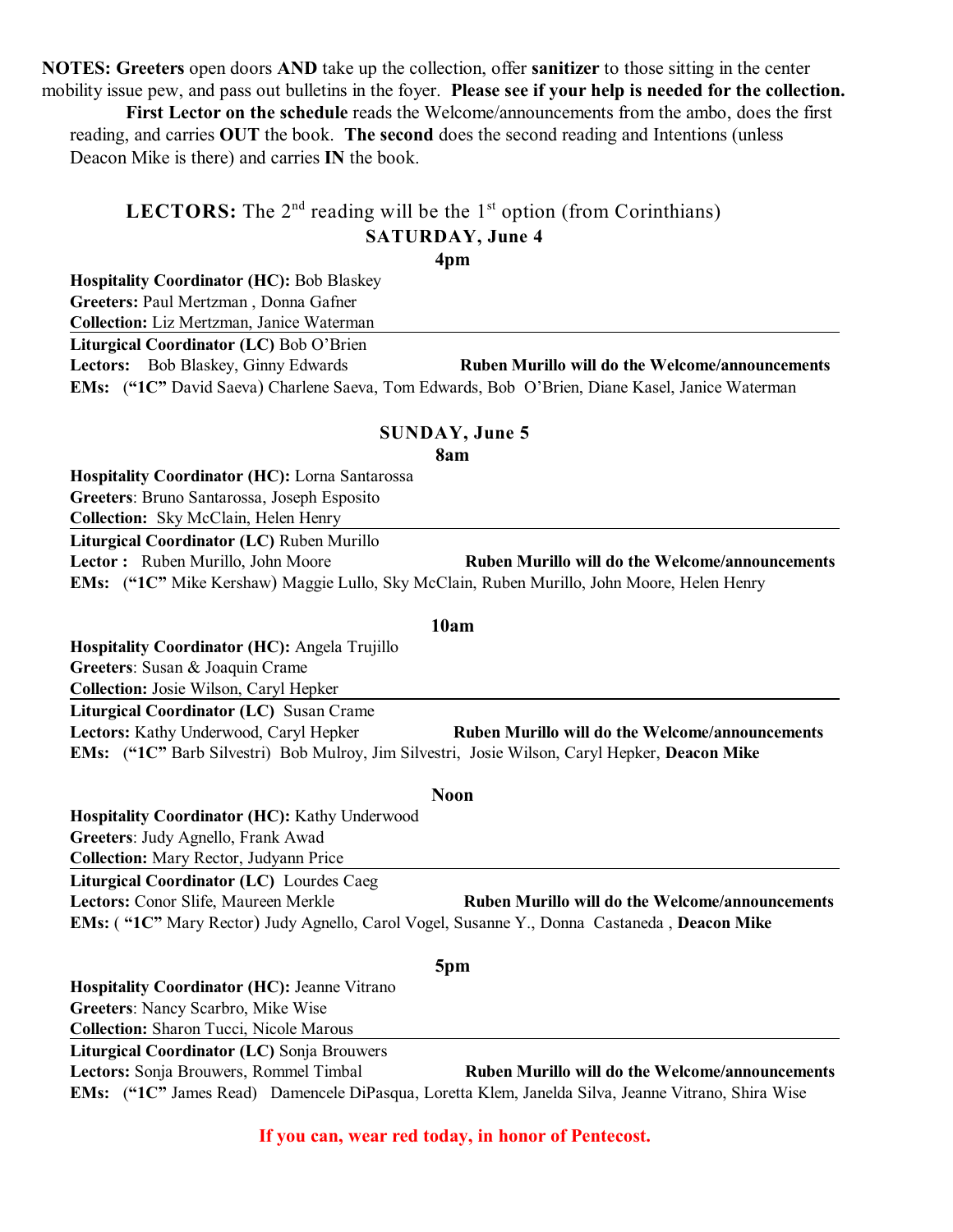**NOTES: Greeters** open doors **AND** take up the collection, offer **sanitizer** to those sitting in the center mobility issue pew, and pass out bulletins in the foyer.

**First Lector on the schedule** reads the Welcome/announcements from the ambo, does the first reading, and carries **OUT** the book. **The second** does the second reading and Intentions (unless Deacon Mike is there) and carries **IN** the book.

# **SATURDAY, June 11**

**4pm**

**Hospitality Coordinator (HC):** Beth Schill **Greeters:** Melissa & Ted Olivas **Collection:** Linda Vish, Rosa Morgan **Liturgical Coordinator (LC)** Linda Vish **Lectors:** Betsey Bell, Kelley Jones **EMs:** (**"1C"** Diane Kasel) Melissa Olivas, Kelley Jones, Charlene & David Saeva, Bob Schill

### **SUNDAY, June 12**

**8am**

**Hospitality Coordinator (HC):** Ruben Murillo **Greeters**: Virginia Palumbo, Melisa Sánchez **Collection:** Mike & Connie Kershaw **Liturgical Coordinator (LC)** Mike Kershaw **Lectors:** Maggie Lullo, Mike Kershaw **EMs:** (**"1C"** John Moore) Loy Prado, Chuck Summers, Helen Henry, Maria Romano, Connie Kershaw

### **10am**

**Hospitality Coordinator (HC):** Cathy Flynn **Greeters**: Jen & Chris Jones **Collection:** Terry & Brooke Campbell **Liturgical Coordinator (LC)** Marty Flynn **Lectors:** Josie Wilson, Jim Silvestri **EMs:** (**"1C"** Josie Wilson) Leonie Frisbee, Cathy Flynn, Jim Larson, Leslie Valpiani , **Deacon Mike**

### **Noon**

**Hospitality Coordinator (HC):** Jeanne Vitrano **Greeters**: Leah Zeldin, Maureen Merkel **Collection:** Gene Kirschner, Susanne Youngelman **Liturgical Coordinator (LC)** Judyann Price **Lectors:** Judyann Price**,** Gene Kirschner **EMs:** ( **"1C"** Lourdes Caeg) Jeanne Vitrano, Carol Vogel, Mary Rector, Susanne Y., **Deacon Mike**

### **5pm**

**Hospitality Coordinator (HC):** Nancy Scarbro **Greeters**: Damencele Di Pasqua, Gannon Gradyan **Collection:** Rommel Timbal, Sharon Tucci **Liturgical Coordinator (LC)** Mike Wise **Lectors:** Damencele DiPasqua, Loretta Klem **EMs:** (**"1C"** Janelda Silva) Rommel Timbal, Nancy Scarbro , Shira Wise, Sharon Tucci, Damencele D.

### **If you know of dates you can't serve in July, please let us know by June 13. Stay cool!**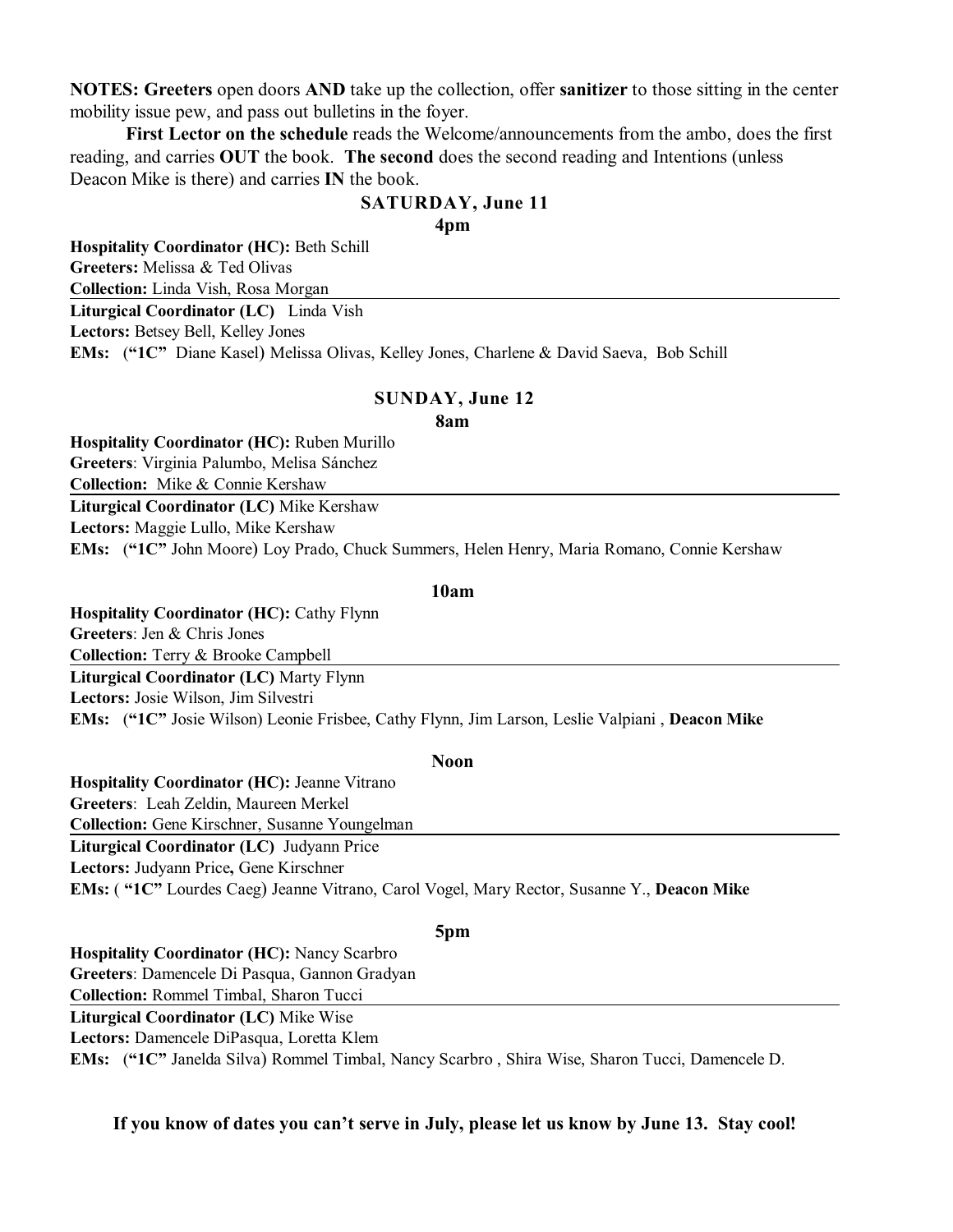**NOTES: Greeters** open doors **AND** take up the collection, offer **sanitizer** to those sitting in the center mobility issue pew, and pass out bulletins in the foyer.

**First Lector on the schedule** reads the Welcome/announcements from the ambo, does the first reading, and carries **OUT** the book. **The second** does the second reading and Intentions (unless Deacon Mike is there) and carries **IN** the book.

### **SATURDAY, June 18**

**4pm**

**Hospitality Coordinator (HC):** Janice Waterman **Greeters:** Diane Kasel, Sylvia Castuera **Collection:** Charlene & David Saeva **Liturgical Coordinator (LC)** Charlene Saeva **Lectors:** Beth Schill, Bob Blaskey **EMs:** (**"1C"** Linda Vish) Melissa Olivas, Janice Waterman, Beth & Bob Schill **Deacon Mike**

### **SUNDAY, June 19**

**8am**

**Hospitality Coordinator (HC):** Ralph Constantine **Greeters**: Ruben Murillo, Chuck Summers **Collection:** Maggie Lullo**,** Loy Prado **Liturgical Coordinator (LC)** Maggie Lullo **Lectors:** Chuck Summers, Maria Romano **EMs:** (**"1C"** Connie Kershaw) Mike Kershaw , Ruben Murillo, John Moore, Loy Prado, **Deacon Mike**

### **10am**

**Hospitality Coordinator (HC):** Marty Flynn **Greeters**: Kitty Parantala, Nicole Hermes **Collection:** Angela Trujillo, Leslie Valpiani **Liturgical Coordinator (LC)** Jo Wiebersick **Lectors:** Terry Campbell, Marty Flynn **EMs:** (**"1C"** Jim Silvestri) Angela Trujillo, Brooke & Terry Campbell , Mike Nobles , Cathy Flynn

### **Noon**

**Hospitality Coordinator (HC):** Mary Rector **Greeters**: Lourdes Caeg, Frank Awad **Collection:** Leah Zeldin, Gene Kirschner **Liturgical Coordinator (LC)** Vicki Bustos **Lectors:** Vicki Bustos, Conor Slife **EMs: ( "1C"** Leah Zeldin) Lourdes Caeg, Donna Castaneda , Susan & Bill Russell, Mary Rector

#### **5pm**

**Hospitality Coordinator (HC):** Jeanne Vitrano **Greeters:** John Brouwers, Nicole Marous **Collection:** Nancy Scarbro, Gannon Gradyan **Liturgical Coordinator (LC)** Damencele DiPasqua **Lectors:** Nicole Marous, Rommel Timbal **EMs: ("1C"** Mike Wise**)** John Brouwers, Sharon Tucci, Jeanne Vitrano, Loretta Klem, Shira Wise